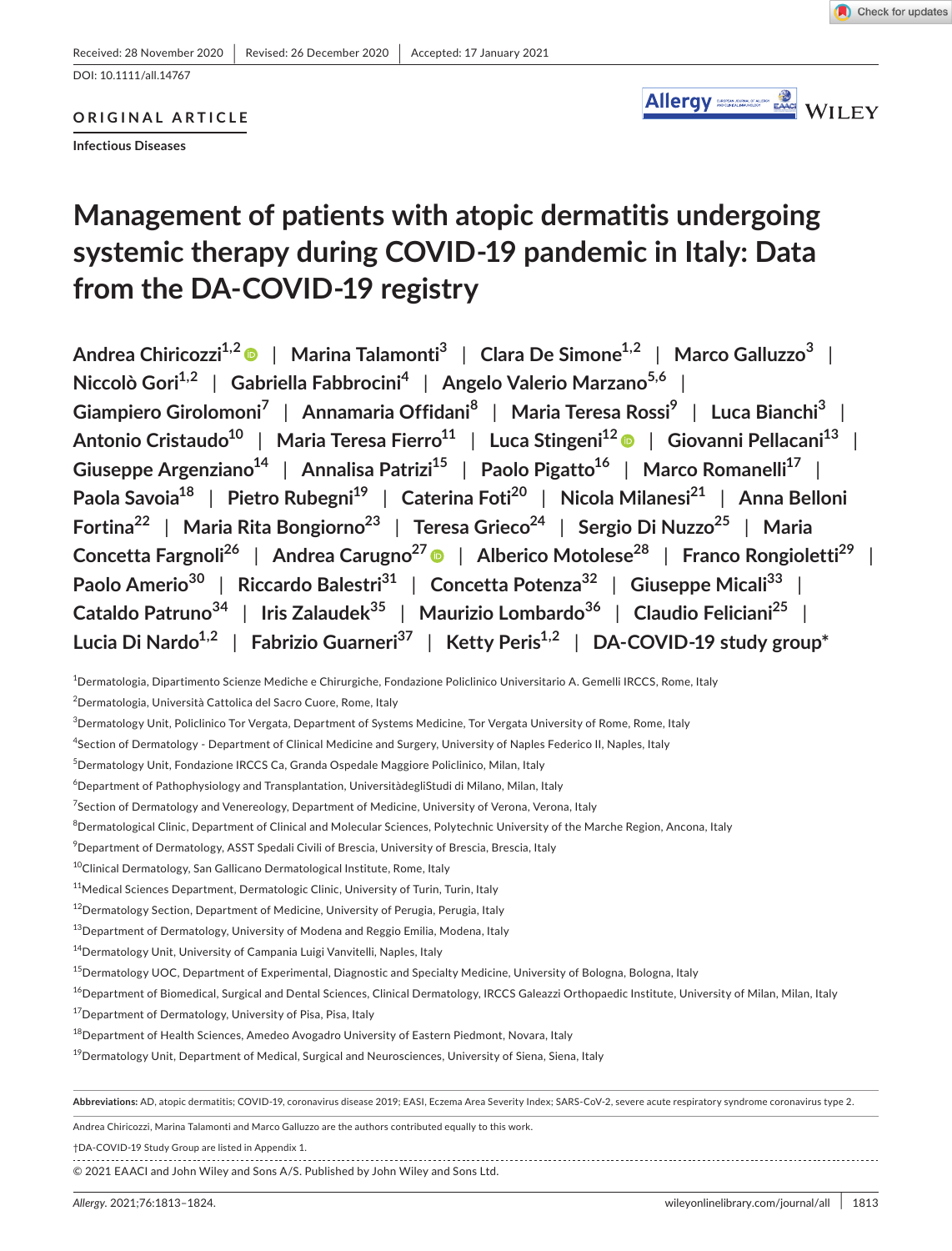<sup>20</sup>Department of Biomedical Science and Human Oncology, Unit of Dermatology, University of Bari, Bari, Italy

<sup>21</sup>Dermatology Clinic, Department of Health Sciences, University of Florence, Florence, Italy

<sup>22</sup>Dermatology Unit - Department of Medicine DIMED, University of Padova, Padova, Italy

 $^{23}$ Section of Dermatology, Department of Health Promotion, Mother and Child Care, Internal Medicine and Medical Specialties, University of Palermo, Palermo, Italy

<sup>24</sup>Unit of Dermatology, Department of Clinical Internal, Anesthesiological and Cardiovascular Sciences, Sapienza University of Rome, Rome, Italy

<sup>25</sup> Department of Medicine and Surgery, Section of Dermatology, University of Parma, Parma, Italy

<sup>26</sup>Dermatology, Department of Biotechnological and Applied Clinical Sciences, University of L'Aquila, L'Aquila, Italy

<sup>27</sup>Dermatology Unit, ASST Papa Giovanni XXIII Hospital, Bergamo, Italy

<sup>28</sup>Dermatology Unit, Department of MedicalSpecialties, Arcispedale Santa Maria Nuova-IRCCS di Reggio Emilia, Reggio Emilia, Italy

<sup>29</sup>Vita-Salute San Raffaele University and IRCCS San Raffaele Hospital, Milan, Italy

<sup>30</sup>Department of Medicine and Aging Science, Dermatologic Clinic, G. D'Annunzio University, Chieti, Italy

<sup>31</sup>Division of Dermatology, Santa Chiara Hospital, Trento, Italy

 $^{32}$ Department of Medico-Surgical Sciences and Biotechnologies, Dermatology Unit, Daniele Innocenzi, Sapienza, University of Rome - Polo Pontino, Rome, Italy

33 Dermatology Clinic, University of Catania, Catania, Italy

34 Dermatology Unit, Department of Health Sciences, Università Magna Graecia, Catanzaro, Italy

 $35$ Department of Dermatology, University of Trieste, Trieste, Italy

<sup>36</sup>Unit of DermatologicalDiseases, ASST Sette Laghi, Ospedale di Circolo, Varese, Italy

<sup>37</sup> Dermatology, Department of Clinical and Experimental Medicine, University of Messina, Messina, Italy

#### **Correspondence**

Andrea Chiricozzi, Institute of Dermatology, Catholic University of the Sacred Heart – Policlinico Universitario A. Gemelli IRCCS Foundation, Rome, Largo Agostino Gemelli 8, 00168 Rome, Italy.

Email: [chiricozziandrea@gmail.com](mailto:chiricozziandrea@gmail.com)

#### **Abstract**

**Background:** Few and small studies have described the management of immunomodulant/immunosuppressive therapies or phototherapy in atopic dermatitis (AD) patients during coronavirus disease 2019 (COVID-19) pandemic.

**Methods:** A national registry, named DA-COVID-19 and involving 35 Italian dermatology units, was established in order to evaluate the impact of COVID-19 pandemic on the management of adult AD patients treated with systemic immunomodulant/immunosuppressive medications or phototherapy. Demographic and clinical data were obtained at different timepoints by teledermatology during COVID-19 pandemic, when regular visits were not allowed due to sanitary restrictions. Disease severity was assessed by both physician- and patient-reported assessment scores evaluating itch intensity, sleep disturbances, and AD severity.

**Results:** A total of 1831 patients were included, with 1580/1831 (86.3%) continuing therapy during pandemic. Most patients were treated with dupilumab (86.1%, 1576/1831) that was interrupted in only 9.9% (156/1576) of cases, while systemic immunosuppressive compounds were more frequently withdrawn. Treatment interruption was due to decision of the patient, general practitioner, or dermatologist in 39.9% (114/286), 5.6% (16/286), and 30.1% (86/286) of cases, respectively. Fear of increased susceptibility to SARS-CoV-2 infection (24.8%, 71/286) was one of the main causes of interruption. Sixteen patients (0.9%) resulted positive to SARS-CoV-2 infection; 3 of them (0.2%) were hospitalized but no cases of COVID-related death occurred.

**Conclusions:** Most AD patients continued systemic treatments during COVID pandemic and lockdown period, without high impact on disease control, particularly dupilumab-treated patients.

**KEYWORDS** atopic dermatitis, COVID, SARS-CoV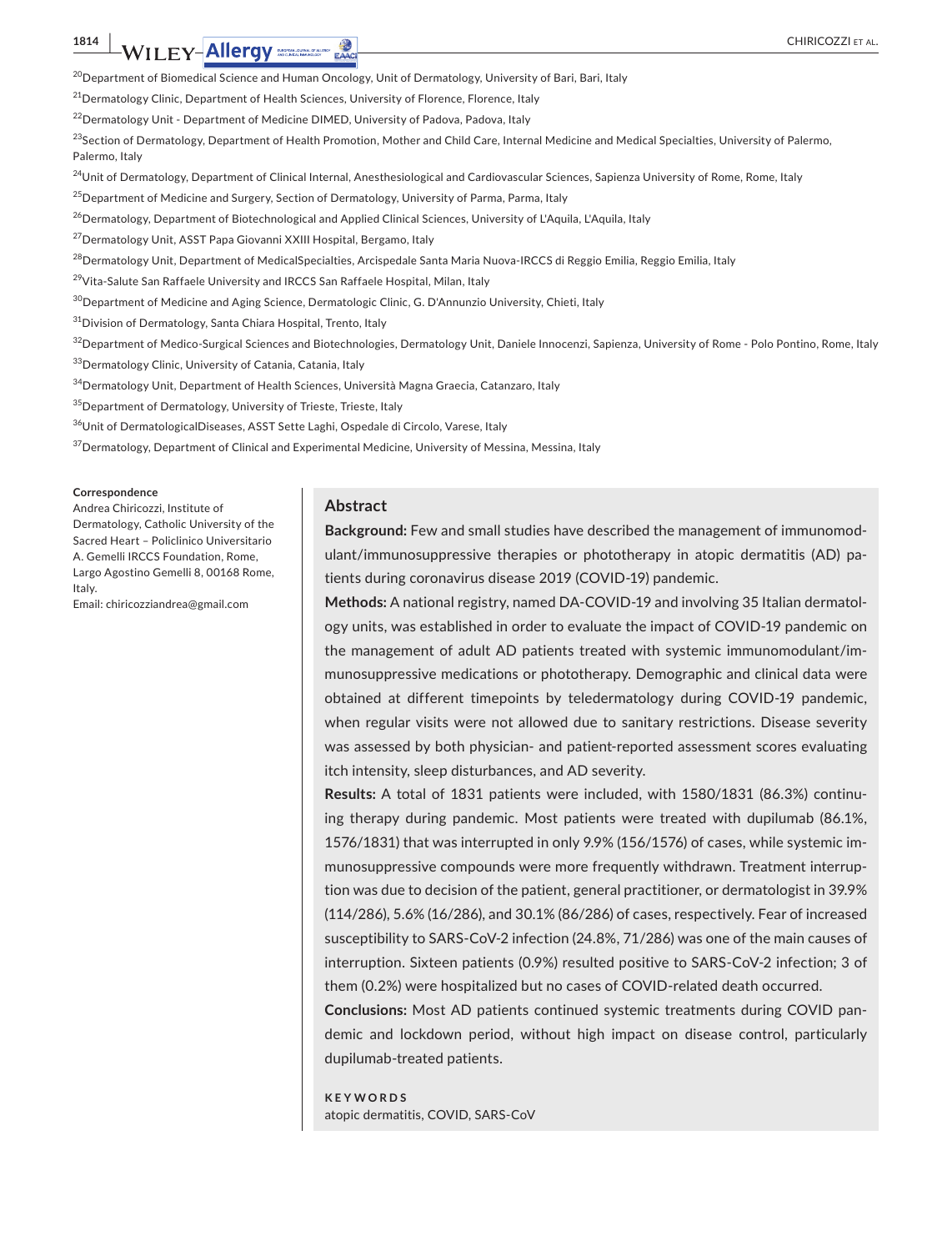

# GRAPHICAL ABSTRACT

Among 1831 studied AD patients, 86.1% were treated with dupilumab. Patients continuing therapy experienced a marked reduction of disease severity during pandemic. The causes of treatment interruption included: fear of increased susceptibility to SARS-CoV-2 infection (24.8%), occurrence of comorbidities (5.9%), age above 60 years (5.2%), SARS-CoV-2 infection (2.8%), close contact with SARS-CoV-2 positive subject (2.4%), other reasons, for example, inability to maintain drug supply, non-medical/unspecified causes (58.7%). Abbreviations: AD, atopic dermatitis; COVID-19: coronavirus disease 2019; EASI, eczema area severity index; SARS-CoV-2, severe acute respiratory syndrome coronavirus type 2

# **1**  | **INTRODUCTION**

COVID-19, caused by SARS-CoV-2 infection, has spread rapidly worldwide becoming pandemic, as defined by the World Health Organization on 18th March 2020.<sup>1</sup> Most patients exhibit mild-to-moderate symptoms and recover without sequelae, though hospitalization, generally due to pneumonia, and more severe respiratory involvement such as acute respiratory distress syndrome, septic shock, and/or multiple organ failure, associated with high mortality, may occur.<sup>1</sup>

Italy has faced the first wave of SARS-CoV-2 infection out of China before the rapid worldwide pandemic spreading. To face the virus spreading, a nationwide lockdown period (phase I) limiting all kind of activities including healthcare services was decided on March 10th and lasted until May 4th, when a phase II was planned with a gradual re-opening of hospital dermatology services. During these two initial phases, medical visits were restricted to urgent cases, and the use of teledermatology was implemented in many dermatological services. On 15th June 2020, a phase III was established recovering almost all activities with sanitary restrictions, and healthcare services were restored based on the decision of local sanitary authorities.

Thereby, COVID-19 pandemic led to the sudden need of increasing the use of web and phone consulting, and defining practical guidelines for the management of immune-mediated dermatologic conditions, such as AD that in moderate-to-severe cases are commonly treated with systemic immunomodulant/immunosuppressive compounds or phototherapy. The effect of immunomodulant/immunosuppressive compounds on the clinical course of COVID-19 is currently unclear, and there is concern of an increased risk of infection in AD patients treated

with systemic compounds, though the continuation of therapy during pandemic was recommended by national and international scientific societies.<sup>2-7</sup> Nevertheless, immunomodulant/immunosuppressive agents, such as methotrexate, mycophenolate, azathioprine, and cyclosporine, were suggested to be tapered to the lowest effective dose, likely avoiding disease flare, and to consider drug discontinuation in patients when viral symptoms are present.<sup>2,5</sup> Similarly, caution was recommended in prescribing systemic corticosteroids given their broad immunosuppressive effects. $2,5$  Furthermore, some authors recommended halting office-based phototherapy to minimize potential exposure to SARS-CoV-2 virus and instead encourage exposure of affected areas to natural sunlight, bleach baths, and wet wraps.<sup>5</sup> However, current recommendations are based on limited knowledge regarding the risk of systemic immunomodulant/immunosuppressive compound use, and few data related to AD patients treated during COVID-19 pandemic.

We designed a national registry, the DA-COVID-19 registry, aimed to evaluate the impact of the pandemic on the therapeutic management and clinical course of AD in patients treated with any systemic immunomodulant/immunosuppressive compound or phototherapy. This observational study analyzed clinical and demographic characteristics of moderate-to-severe AD patients, who were managed with telemedicine and eventually by regular ambulatory visits during the COVID-19 pandemic.

# **2**  | **METHODS**

This cross-sectional, multicentric, observational study was conducted in 35 Italian centers. This registry, which was aimed to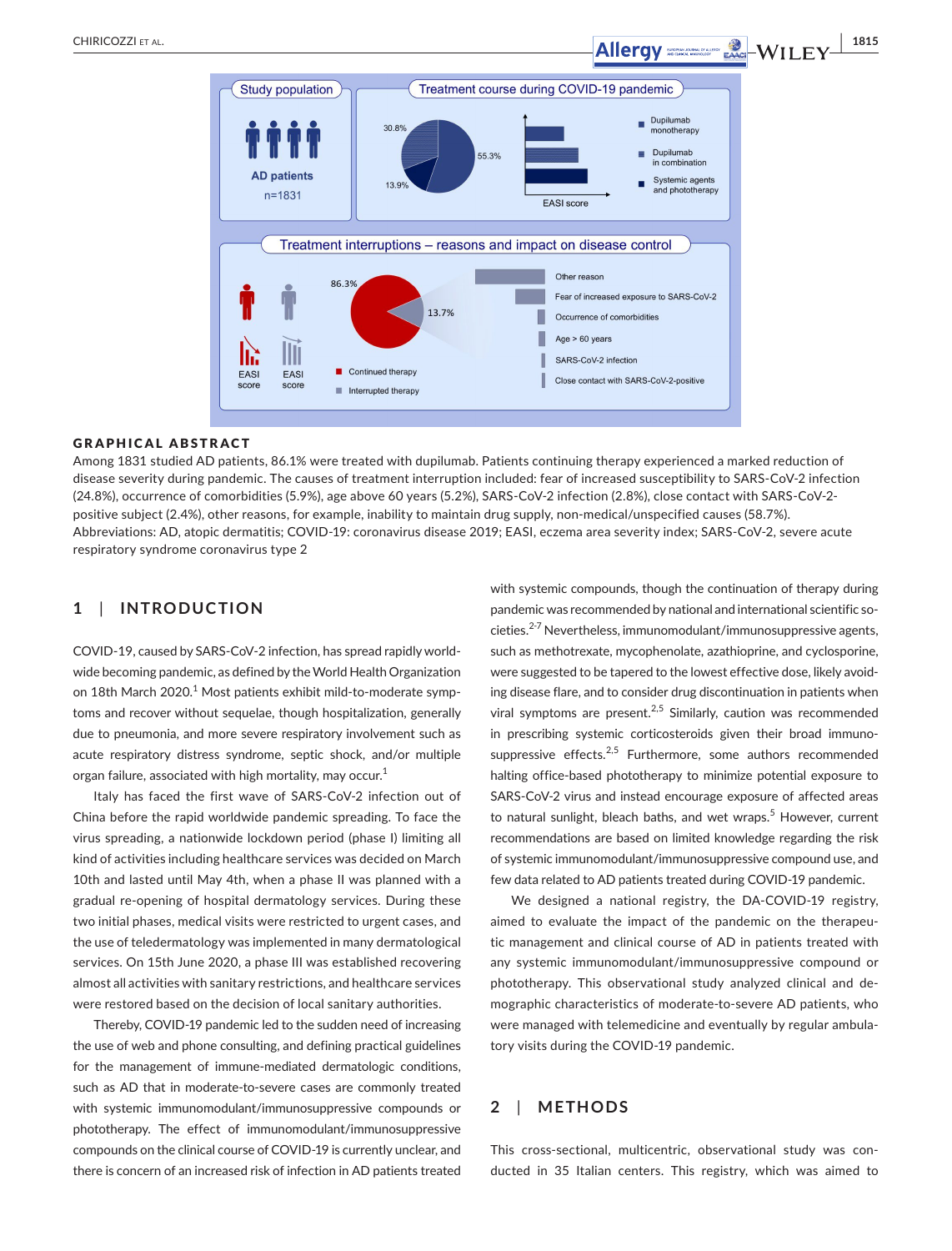**1816 | WILEY-Allergy** *CHIRICOZZI ET AL.* 

collect data on moderate–severe AD patients treated with systemic agents and/or phototherapy during COVID-19 outbreak, has been promoted by the Italian Society of Dermatology (SIDeMaST) and approved by the national ethical committee for COVID-19 related studies (Istituto Nazionale per le MalattieInfettive Lazzaro Spallanzani I.R.C.C.S.). The study period included the three phases of first-wave COVID-19 pandemic in Italy (Figure S1).

Adult patients (aged ≥18 years) affected by moderate-to-severe AD, treated with systemic immunosuppressive/immunomodulant compounds or phototherapy, were included in the DA-COVID-19 registry if face-to-face evaluation or remote visit (via telephone or web consulting) were performed between 10th March and 30th April 2020. By April 30th, data have been collected monthly, thereafter, on an ad hoc database. Data were collected at 3 different timepoints: April 30th (Timepoint 1), May 30th (Timepoint 2), and June 30th (Timepoint 3) (Figure S1). Subjects who signed the informed consent were included in this study. Baseline data included age, gender, occupation, atopic comorbidities, smoking habits (smoker, former smoker, or non-smoker), and disease severity.

# **2.1**  | **Disease severity assessment**

Disease severity was assessed by EASI score at timepoint 1 (either assessed during face-to-face visit or the last recorded EASI score in patient's file) and at timepoint 3, being performed if dermatology units restored their regular outpatient clinical activity. At timepoint 2, due to sanitary restriction, no EASI score was reported. In addition, patient-reported evaluations included: 0-10 NRS for pruritus intensity (itch NRS), sleep disturbances/sleeplessness by a 0-10 NRS scale (sleep NRS), self-evaluated AD severity by a 0-10 NRS scale (AD-NRS), self-evaluation of patient's AD clinical course (patient perception of "AD status," defined as stable/no flaring, improved, or worsened, during the observation period), and ongoing treatment. Details about treatment interruption or suspension were recorded. Data on SARS-CoV-2 swab testing, hospitalization, clinical outcomes of COVID-19 disease, and quarantine due to close contact to COVID-9 patients were also collected.

# **2.2**  | **Statistical analysis**

Patients were analyzed according to their ongoing therapy to identify possible differences in any of the demographic or clinical variables collected. Frequency and percentages were the descriptive analyses performed on the categorical variables. Continuous variables were summarized as means ±standard deviation. For categorical variables, differences between groups were evaluated using chi-squared test or Fisher's exact test (if more than 20% of the cells in a contingency table have expected counts less than 5). For quantitative variables, the Shapiro-Wilk test was performed in order to test the normality of data. If the p-value was less than or equal to 0.05 (non-normality),

the comparison between groups was performed by means of the non-parametric Wilcoxon rank-sum test. Otherwise, the comparison was performed using the t-test. Moreover, comparison between timepoint 1 value and the other timepoints was performed using the paired t-test (or the Wilcoxon signed-rank test in the case of non-normal data). Finally, an ANOVA test (or Kruskal–Wallis test in the case of non-normal data) was performed to compare the means in case of more than 2 groups. Differences were considered statistically different if *P* values resulted <0.05. Analyses were performed using software SAS 9.4 version (SAS, NC, USA).

# **3**  | **RESULTS**

The DA-COVID registry included 1831 patients with moderate-tosevere AD presenting demographic and clinical characteristics as illustrated in Table 1. Overall, 142/1831 (7.7%) patients were lost to follow-up throughout the observation period.

# **3.1**  | **SARS-CoV-2 infection in the study population**

Fifty-nine of 1831 (3.2%) AD patients performed in total 79 SARS-CoV-2 nasal–throat swab tests; 16/1831 (0.9%) had a confirmed diagnosis of SARS-CoV-2 infection; and 3 (0.2%) were hospitalized. No cases of death from COVID-related disease occurred in our study population throughout the whole observation period. The 16 SARS-CoV-2-positive patients had a mean age of 45.1 years (±16.4); 9 were females (56.3%), presenting rhinitis as the most common atopic comorbidity 10/16 (62.5%) (Table 2). AD severity was in line with the overall patient population (data not shown). Comparing AD patients positive to SARS-CoV-2 nasal–throat swab testing with those who resulted negative, no significant difference in mean baseline EASI score was found (7.744 ± 2.062 for SARS-CoV-2-positive patients vs 5.830 ± 0.9865 for SARS-CoV-2-negative patients, *P* = 0.3577). Fifteen of 16 (93.8%) patients were undergoing dupilumab therapy when SARS-CoV-2 occurred (Table 2). Dupilumab was mostly used in monotherapy (80%, 13/15) while in 20.0% (3/15) of patients was combined with systemic corticosteroids and/or methotrexate. Half of SARS-CoV-2-positive patients discontinued treatment. SARS-CoV-2-positive patients who continued treatment were all undergoing dupilumab therapy and exhibited a significant reduction of mean EASI score from timepoint 1 to timepoint 3 (7.7  $\pm$  2.1 at timepoint 1 vs 2.3  $\pm$  1.3 at timepoint 3, *P* = 0.0468). Similarly, EASI score significantly decreased in patients discontinuing therapy overtime (timepoint 1: 9.9  $\pm$  9.5 vs timepoint 3:  $0.4 \pm 0.52$ ,  $P = 0.013$ ). Neither dupilumab-related adverse events (i.e., injection site reaction or conjunctivitis) nor COVID-19 complication or worsening was reported in those cases continuing therapy. Because of close contact with COVID-19 cases or high-risk conditions for SARS-CoV-2 infection, 3.2% (58/1831) of patients underwent quarantine.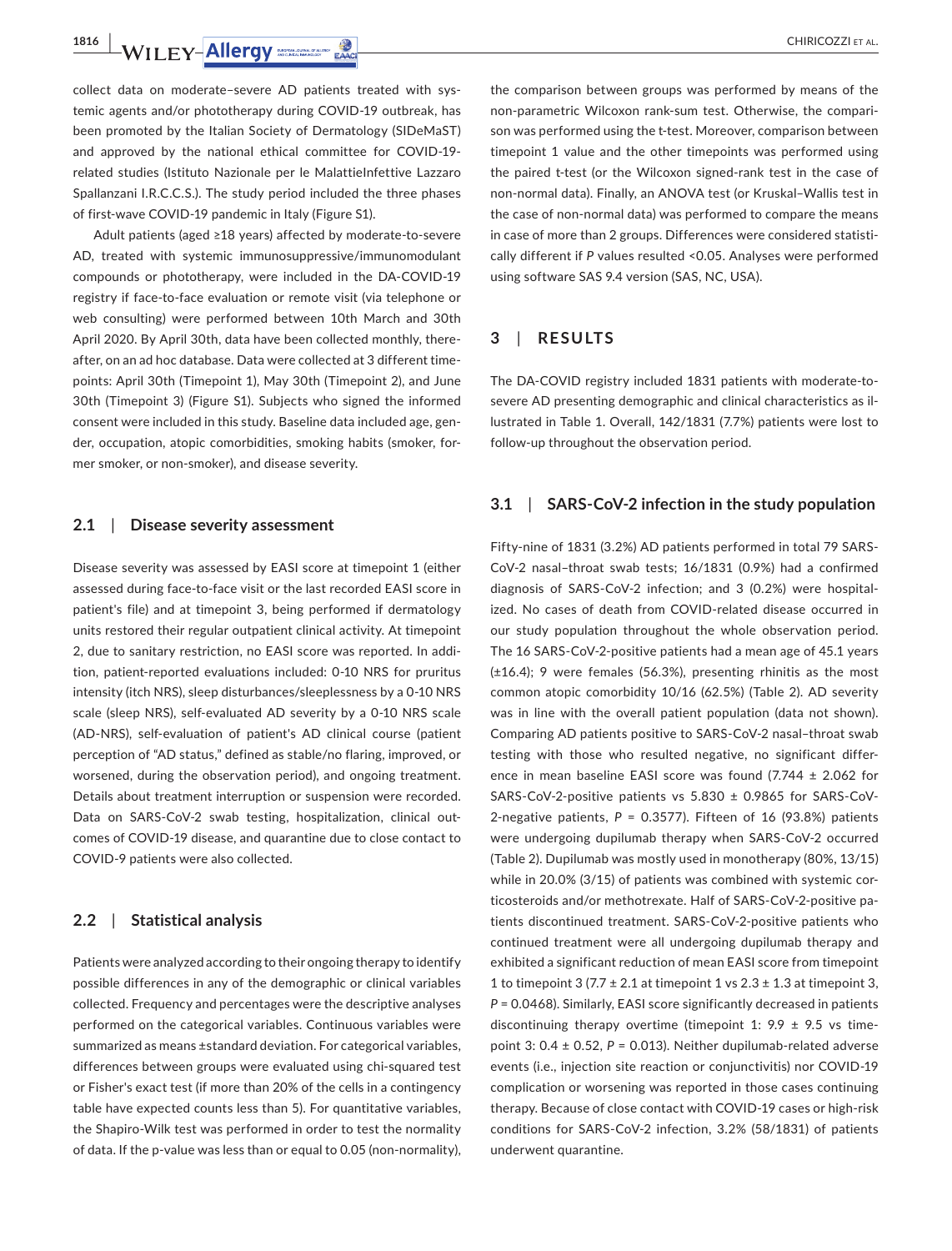CHIRICOZZI et al. **<sup>|</sup> 1817**

**TABLE 1** Clinical and demographic characteristics of patients included in the DA-COVID-19 registry, dissecting patients who continued or discontinued therapy as subcohorts

|                                             | <b>Patients continuing</b> | <b>Patients discontinuing</b> |              |
|---------------------------------------------|----------------------------|-------------------------------|--------------|
|                                             | treatment                  | treatment                     | <b>Total</b> |
| Number of patients (%)                      | 1580 (86.3%)               | 251 (13.7%)                   | 1831         |
| Age [years] (±SD)                           | 42.3 (17.2)                | 41.5(18.2)                    | 42.2 (17.4)  |
| Gender [Males] n pts (%)                    | 867 (54.9%)                | 132 (52.6%)                   | 999 (54.6%)  |
| Smoking                                     |                            |                               |              |
| No                                          | 1087 (68.9%)               | 172 (68.5%)                   | 1259 (68.8%) |
| Yes                                         | 365 (23.1%)                | 59 (23.5%)                    | 424 (23.2%)  |
| Former smoker                               | 126 (8.0%)                 | 20 (8.0%)                     | 146 (8.0%)   |
| Concomitant atopic conditions               |                            |                               |              |
| Rhinitis                                    | 741 (46.9%)                | 118 (47.0%)                   | 859 (46.9%)  |
| Conjunctivitis                              | 563 (35.7%)                | 77 (30.8%)                    | 640 (35.0%)  |
| Asthma                                      | 498 (31.5%)                | 79 (31.5%)                    | 577 (31.5%)  |
| Total of treatment course interruptions     |                            | 286                           | 286          |
| Timepoint 1 (lockdown phase 1)              |                            |                               |              |
| <b>Stopped Therapy</b>                      |                            |                               |              |
| By patient decision                         |                            | 92/286 (32.2%)                | 92           |
| By dermatologist                            |                            | 41/286 (14.3%)                | 41           |
| By general practitioner                     |                            | 12/286 (4.2%)                 | 12           |
| Unknown                                     |                            | 47/286 (16.4%)                | 141          |
| Reason for stopping therapy                 |                            |                               |              |
| Any reason                                  |                            | 192/286 (67.1%)               |              |
| Fear of SARS-CoV-2 infection                |                            | 62/286 (21.7)                 | 62           |
| SARS-CoV-2 infection                        |                            | 6/286(2.1%)                   | 6            |
| Contact with SARS-CoV-2+ subject            |                            | 7/286 (2.4%)                  | 7            |
| Comorbidity                                 |                            | 10/286 (3.5%)                 | 10           |
| Age >60 years old                           |                            | 6/286(2.1%)                   | 6            |
| Other (i.e., drug supply, no mobility, etc) |                            | 101/286 (35.3%)               | 101          |
| Timepoint 2 (phase 2)                       |                            |                               |              |
| <b>Stopped Therapy</b>                      |                            |                               |              |
| By patient decision                         |                            | 14/286 (4.9%)                 | 14           |
| By dermatologist                            |                            | 22/286 (8.5%)                 | 22           |
| By general practitioner                     |                            | 3/286 (6.0%)                  | 3            |
| Unknown                                     |                            | 9/286 (1.0%)                  | 9            |
| Reason for stopping therapy                 |                            |                               |              |
| Any reason                                  |                            | 48/286 (16.8%)                | 48           |
| Fear of SARS-CoV-2 infection                |                            | 6/286(2.1%)                   | 6            |
| SARS-CoV-2 infection                        |                            | 2/286 (0.7%)                  | 2            |
| Contact with SARS-CoV-2+ subject            |                            |                               |              |
| Comorbidity                                 |                            | 5/286 (1.7%)                  | 5            |
| Age >60 years old                           |                            | 3/286(1%)                     | 3            |
| Other (i.e., drug supply, no mobility)      |                            | 32/286 (11.2%)                | 32           |
| Timepoint 3 (phase 3)                       |                            |                               |              |
| <b>Stopped Therapy</b>                      |                            |                               |              |
| By patient decision                         |                            | 8/286 (2.8%)                  | 8            |
| By dermatologist                            |                            | 23/286 (8.0%)                 | 23           |
| By general practitioner                     |                            | 1/286 (2.1%)                  | $\mathbf{1}$ |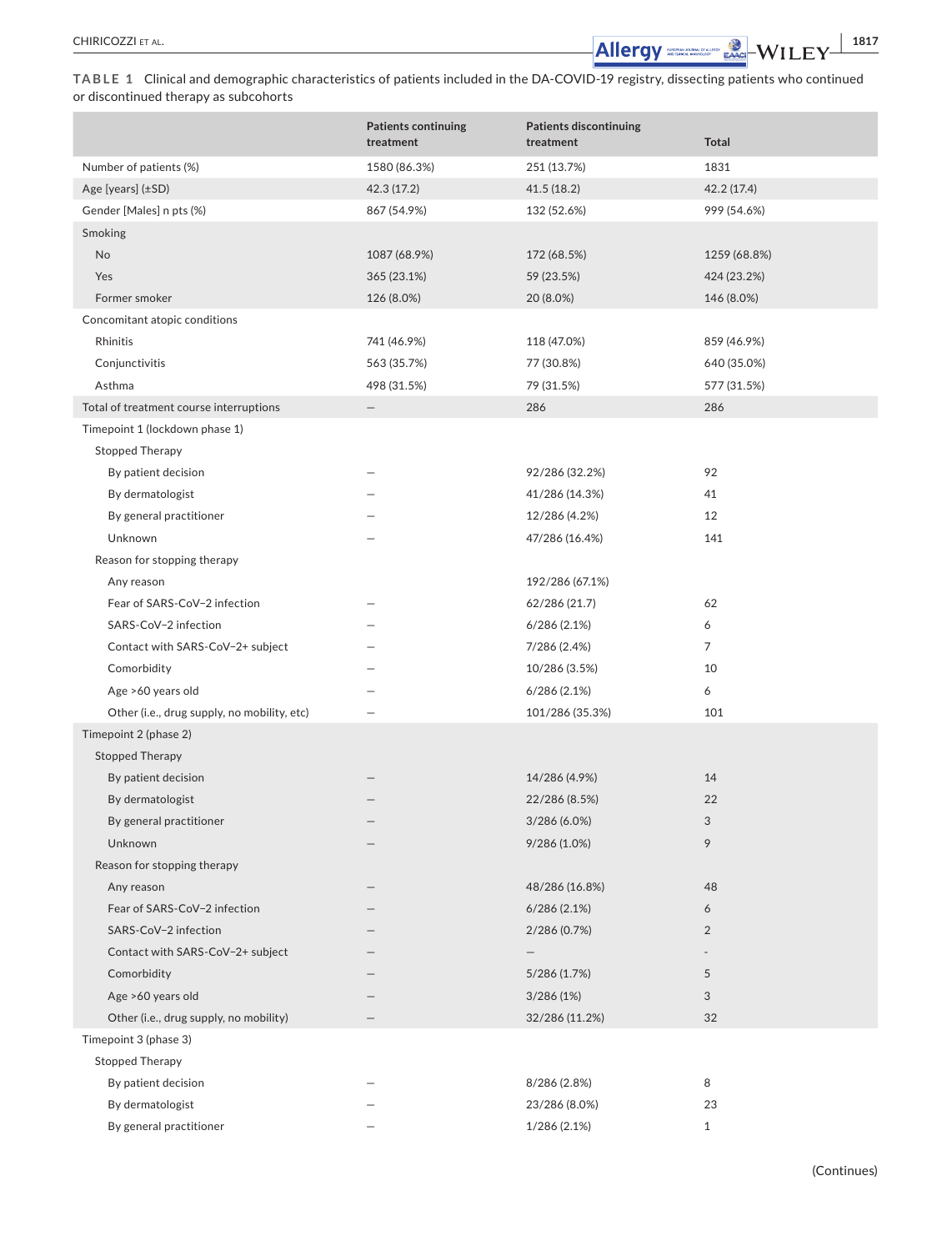# TABLE 1 (Continued)

|                                                          | <b>Patients continuing</b><br>treatment | <b>Patients discontinuing</b><br>treatment | <b>Total</b>    |
|----------------------------------------------------------|-----------------------------------------|--------------------------------------------|-----------------|
| Unknown                                                  | —                                       | 14/286 (30.4%)                             | 14              |
| Reason for stopping therapy                              |                                         |                                            |                 |
| Any reason                                               | -                                       | 46/286 (16.1%)                             | 46              |
| Fear of SARS-CoV-2 infection                             |                                         | $3/286(1.0\%)$                             | 3               |
| SARS-CoV-2 infection                                     | —                                       |                                            |                 |
| Contact with SARS-CoV-2+ subject                         |                                         |                                            |                 |
| Comorbidity                                              |                                         | 2/286 (0.7%)                               | 2               |
| Age >60 years old                                        |                                         | 6/286(2.1%)                                | 6               |
| Other (i.e., drug supply, no mobility)                   |                                         | 35/286 (12.2%)                             | 35              |
| Missing data about decision of treatment<br>interruption |                                         |                                            | 70/286 (24.5%)  |
| Number of patients lost to follow-up (%)                 |                                         |                                            | 142/1831 (7.7%) |

Data are reported as means (±standard deviation) or numbers (%).

|                                    | <b>Patients</b><br>continuing<br>treatment | <b>Patients discontinuing</b><br>treatment | <b>Total=1831</b> |
|------------------------------------|--------------------------------------------|--------------------------------------------|-------------------|
| Number of patients                 | 8                                          | 8                                          | 16                |
| Sex M/F (%/%)                      | 2/6 (25%/75%)                              | 5/3 (62.5%/37.5%)                          | 7/9 (43.8%/56.2%) |
| Age $(\pm SD)$                     | $47.9$ ( $\pm$ 17.7)                       | $42.3 (\pm 15.7)$                          | $45.1 (\pm 16.4)$ |
| <b>Rhinitis</b>                    | 6(75.0%)                                   | 4 (50.0%)                                  | 10 (62.5%)        |
| Conjunctivitis                     | 4 (50.0%)                                  | 4 (50.0%)                                  | 8 (50.0%)         |
| Asthma                             | 3(37.5%)                                   | 4 (50%)                                    | 7(43.8%)          |
| Hospitalization                    | 1(12.5%)                                   | 2 (25.0%)                                  | 3(18.8%)          |
| Therapy                            |                                            |                                            |                   |
| Dupilumab n.<br>patients (%)       | 8 (100.0%)                                 | 7 (87.5%)                                  | 15 (93.8%)        |
| Antihistamines                     | $\Omega$                                   | 3(37.5%)                                   | 3(18.8%)          |
| Corticosteroids n.<br>patients (%) | $\Omega$                                   | 2(25.0%)                                   | 2(12.5%)          |
| Phototherapy n.<br>patients (%)    | $\Omega$                                   | 2(25.0%)                                   | 2(12.5%)          |
| Methotrexate n.<br>patients (%)    | 1(12.5%)                                   | $\Omega$                                   | 1(6.3%)           |

Data are reported as means (± standard deviation) or numbers (%).

# **3.2**  | **Characterization of treatment path in the study population**

Overall, 63.2% (1157/1831) and 36.8% (674/1831) of patients were treated in monotherapy or with two or more systemic agents, respectively. Most patients (55.3%, 1013/1576) were treated with dupilumab monotherapy, while in 30.8% (563/1831) dupilumab was associated with other systemic agents or phototherapy (Figure S2). Immunosuppressive systemic compounds were used as either monotherapy or combination therapy as showed in Table 3. More frequently, antihistamines (76.2%, 429/563), oral corticosteroids (19.2%, 108/563), and cyclosporine (12.6%, 71/563) were associated

with dupilumab as combination therapy. A small percentage of AD patients (13.9%, 255/1831) was exclusively treated with conventional systemic therapies, including phototherapy (Figure S2). Notably, patients treated with dupilumab combined with other systemic therapies had significantly higher rates of concomitant atopic conditions compared to patients treated with dupilumab monotherapy or systemic immunosuppressive compounds (*P* < 0.001; Table S1). Across treatment subgroups, no worsening of atopic comorbid conditions was reported as adverse event.

In a small proportion of patients (53/1831, 2.9%), systemic therapy was modified including a total of 66 therapy modifications consisting of drug dosage adjustment (i.e., tapering down or increasing

| <b>TABLE 2</b> Clinical and demographic data |  |  |
|----------------------------------------------|--|--|
| of COVID-19+ AD patients                     |  |  |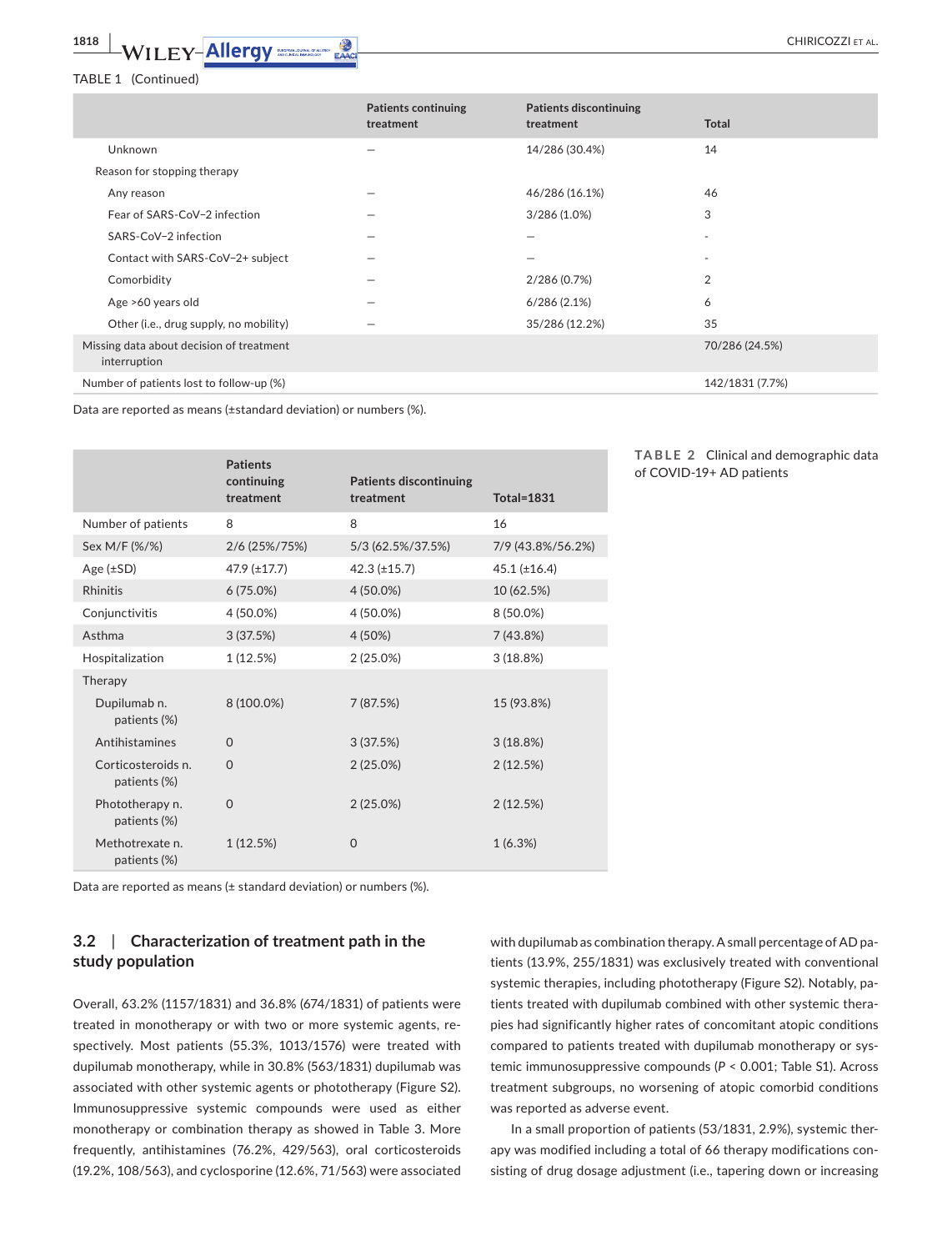|                                       | Duplimab   | Antihistamines | corticosteroids<br>Systemic | Cyclosporine | Phototherapy | Methotrexate | <b>Azathioprine</b> | Mycophenolate<br>mofetil |
|---------------------------------------|------------|----------------|-----------------------------|--------------|--------------|--------------|---------------------|--------------------------|
| N. of total prescriptions             | 1576       | 476            | 145                         | 127          | 81           | 51           | ∞                   |                          |
| N. of prescriptions in<br>monotherapy | 1013       | 88             |                             | 47           | 30           | 17           | Ц                   |                          |
| N. of prescriptions in<br>combination | 563        | 438            | 138                         | 80           | 51           | 34           | S                   | $\sim$                   |
| Stopped therapy n. (%)                | 156 (9.9%) | 190 (39.9%)    | 34 (23.4%)                  | 52 (40.9%)   | 60 (74.1%)   | 12 (23.5%)   |                     | 0                        |
|                                       |            |                |                             |              |              |              |                     |                          |

**TABLE 3**

 $\infty$ 플  $\overline{a}$  $\preceq$ 

Therapies prescribed during the study period

Therapies prescribed during the study period

 CHIRICOZZI et al.

dose) or lengthening drug administration interval, at least once. The addition to or substitution of the systemic therapy with topical agents, homeopathy, or other non-systemic therapies (i.e., sun expo sure) occurred in 937 cases.

In total, 251 patients discontinued treatment. One hundred ten of 251 patients (43.8%) temporarily suspended therapy that was re started during the whole observation period, whereas 141 patients continued to manage AD with topical therapies, emollients, home opathy, or other non-systemic therapies.

#### **3.3**  | **Different management of immunosuppressive systemic compounds compared to dupilumab**

The majority of patients (86.3%, 1580/1831) continued therapy, whereas 13.7% of patients (251/1831) withdrew systemic therapy at least once, with a mean duration of treatment interruption of 56.5 days (±27.2), and a total number of therapeutic course inter ruptions of 286. Most of treatment interruptions was recorded at timepoint 1 (67.1%, 192/286), whereas in 16.8% (48/286) and 16.2% (46/286) of cases, therapy was withdrawn at timepoint 2 and 3, re spectively. Treatment interruptions occurred with similar distribution across the three cohorts of patients treated with systemic immuno suppressive compounds (36.4% of cases with at least one treatment interruption), dupilumab monotherapy (32.9%), or dupilumab com bined with other systemic therapies (30.7%). Nevertheless, consid ering the rate of treatment interruption for each drug, dupilumab was interrupted in only 9.9% (156/1576) of cases, whereas cyclo sporine, antihistamines, oral corticosteroids, phototherapy, and methotrexate were interrupted in 40.9% (52/127), 39.9% (190/476), 23.4% (34/145), 74.1% (60/81), and 23.5% (12/51) of cases, respec tively (Table 3).

In 39.9% (114/286) of cases, treatment interruption was due to patient decision, while in 5.6% (16/286) and 30.1% (86/286) of cases, treatment interruption was suggested by the general practitioner and by the dermatologist, respectively. In particular, the interrup tion of systemic immunosuppressive compounds was more fre quently suggested by the dermatologist (40.4%, 42/104), whereas dupilumab monotherapy or dupilumab combined with other sys temic therapies were mostly interrupted because of patient deci sion (53.2% [50/94]; 50% [44/88], respectively) (Table S1). In details, one or more reasons led to the decision of stopping therapy: (i) the inability to maintain drug supply, other non-medical or unspecified causes (58.7%, 168/286 cases); (ii) the occurrence of concomitant comorbid conditions (5.9%, 17/286 cases); (iii) age, over 60 years old (5.2%, 15/286 cases); (iv) close contact with SARS-CoV-2+ sub ject (2.4%, 7 /286); (v) SARS-CoV-2 infection (2.8%, 8/286); and (vi) fear of increased susceptibility to SARS-CoV-2 infection (24.8%, 71/286). Fear of increased susceptibility to SARS-CoV-2 infection caused treatment interruption in 23.4%, 23.9%, and 26.9% of pa tients treated with dupilumab monotherapy, dupilumab combined with other systemic therapies, and systemic immunosuppressive compounds, respectively.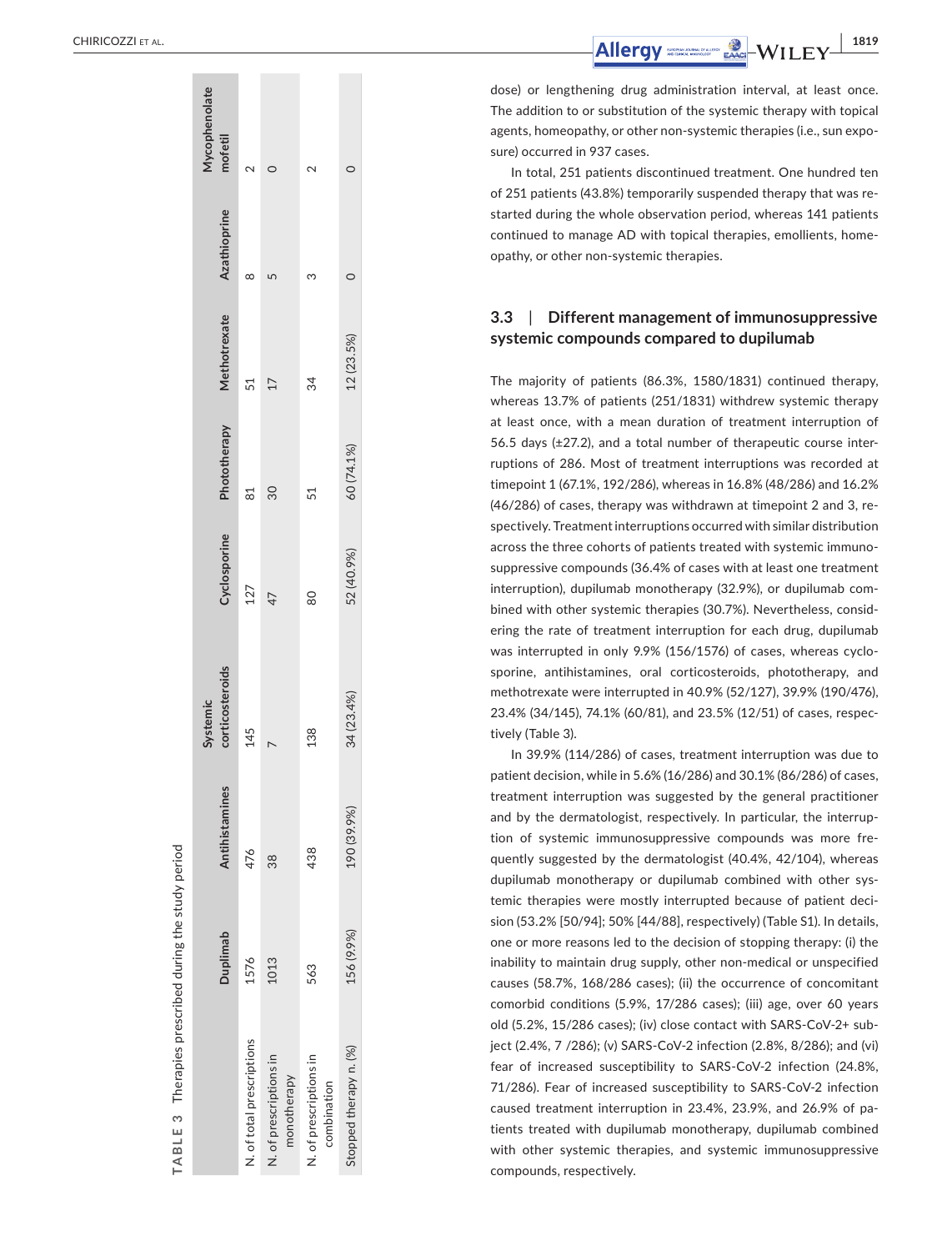# **3.4**  | **Different AD clinical courses in patients withdrawing treatment compared to patients continuing therapy**

At timepoint 1 (lockdown phase), disease severity assessment of the whole patient population showed: mean EASI score of  $6.8 \pm 7.7$ , itch NRS of 2.6  $\pm$  2.2, sleep NRS of 1.7  $\pm$  2.1, and self-assessment of AD severity, AD-NRS of  $2.5 \pm 2.1$  (Table 4). During the study period, patients experienced a significant reduction of mean itch NRS,

mean sleep NRS, and mean AD-NRS scores, achieving lower mean scores at timepoint 3, compared to timepoint 1 (Tables S2 and S3). This improvement reflected the significant decrease of mean EASI score at timepoint 3 (3.4  $\pm$  4.4) compared to timepoint 1 (6.8  $\pm$  7.7, *P* < 0.0001). Reduction of mean EASI score was observed in both patients continuing treatment and patients interrupting systemic therapy, though at different extent (Table 4). Indeed, mean EASI score changed in the cohort of patients continuing treatment over time (6.6  $\pm$  7.8 at timepoint 1 vs 2.8  $\pm$  3.4 at timepoint 3), obtaining

**TABLE 4** Disease severity assessed at different timepoints related to therapy continuation or discontinuation. Both patient-assessed severity measurements—itch NRS score, sleep NRS score, AD-NRS score, course of disease (improved, stable, worsened)—and physicianassessed severity measure (EASI score) were performed in all patient population, in the subcohort of patients treated continuously, and in the subcohort of patients who discontinued treatment

|                                                                 | <b>Patients continuing</b><br>treatment (n. pts: $1580$ ) | <b>Patients discontinuing</b><br>treatment (n. pts: $251$ ) | <b>Total population</b><br>(n. pts: 1831) |
|-----------------------------------------------------------------|-----------------------------------------------------------|-------------------------------------------------------------|-------------------------------------------|
| Timepoint 1 (lockdown-phase 1)                                  |                                                           |                                                             |                                           |
| Mean EASI score (±SD) <sup>ç</sup>                              | $6.6(7.8)^{*}$                                            | $8.2(7.5)^{*}$                                              | 6.8(7.7)                                  |
| Mean itch NRS score (±SD)                                       | 2.4(2.1)                                                  | 3.7(2.3)                                                    | 2.6(2.2)                                  |
| Mean sleep NRS score (±SD)                                      | 1.6(2.0)                                                  | 2.7(2.4)                                                    | 1.7(2.1)                                  |
| AD-NRS score (±SD)                                              | 2.3(2.0)                                                  | 3.5(2.2)                                                    | 2.5(2.1)                                  |
| Self-reported AD status <sup>§</sup>                            |                                                           |                                                             |                                           |
| Improved n. pts (%)                                             | 454 (28.8%)                                               | 39 (15.5%)                                                  | 493 (27.0%)                               |
| Stable n. pts (%)                                               | 961 (60.9%)                                               | 122 (48.6%)                                                 | 1083 (59.2%)                              |
| Worsened n. pts (%)                                             | 162 (10.3%)                                               | 90 (35.9%)                                                  | 252 (13.8%)                               |
| Timepoint 2 (phase 2)                                           |                                                           |                                                             |                                           |
| Mean itch NRS score (±SD)                                       | 2.4(2.1)                                                  | 3.7(2.3)                                                    | 2.6(2.2)                                  |
| Mean sleep NRS score (±SD)                                      | 1.5(1.8)                                                  | 2.8(2.8)                                                    | 1.6(2.0)                                  |
| AD-NRS score (±SD)                                              | 2.1(1.9)                                                  | 3.7(2.6)                                                    | 2.3(2.1)                                  |
| Self-reported AD status <sup>§</sup>                            |                                                           |                                                             |                                           |
| Improved n. pts (%)                                             | 417 (27.2%)                                               | 53 (22.1%)                                                  | 470 (26.5%)                               |
| Stable n. pts (%)                                               | 980 (63.8%)                                               | 102 (42.5%)                                                 | 1082 (61.0%)                              |
| Worsened n. pts (%)                                             | 138 (9.0%)                                                | 85 (35.4%)                                                  | 223 (12.6%)                               |
| Timepoint 3 (phase 3)                                           |                                                           |                                                             |                                           |
| Mean EASI score $(\pm SD)^{c}$                                  | 2.8(3.4)                                                  | 7.3(7.7)                                                    | 3.4(4.4)                                  |
| Mean itch NRS score (±SD)                                       | 3.3(2.6)                                                  | 3.3(2.6)                                                    | 2.2(2.1)                                  |
| Mean sleep NRS score (±SD)                                      | 1.2(1.7)                                                  | 2.2(2.4)                                                    | 1.3(1.9)                                  |
| AD-NRS score (±SD)                                              | 1.9(1.9)                                                  | 3.0(2.4)                                                    | 2.1(2.0)                                  |
| Self-reported AD status <sup>§</sup>                            |                                                           |                                                             |                                           |
| Improved n. pts (%)                                             | 442 (30.2%)                                               | 69 (30.7%)                                                  | 511 (30.3%)                               |
| Stable n. pts (%)                                               | 921 (62.9%)                                               | 113 (50.2%)                                                 | 1034 (61.2%)                              |
| Worsened n. pts (%)                                             | 101 (6.9%)                                                | 43 (19.1%)                                                  | 144 (8.5%)                                |
| Change in EASI score from timepoint 1 to timepoint 3            | $-2.8(7.1)$                                               | $-0.2(7.7)$                                                 | $-2.5(7.2)^{*}$                           |
| Change in itch NRS from ti <sup>m</sup> epoint 1 to timepoint 3 | $-0.3(2.0)$                                               | $-0.2(2.7)$                                                 | $-0.3(2.1)^{*}$                           |
| Change in sleep NRS from timepoint 1 to timepoint 3             | $-0.3(1.9)$                                               | $-0.3(2.8)$                                                 | $-0.3(2.0)^{t}$                           |
| Change in AD-NRS from timepoint 1 to timepoint 3                | $-0.4(1.8)$                                               | $-0.3(2.4)$                                                 | $-0.4(1.9)^{*}$                           |

Abbreviations: AD, atopic dermatitis; EASI: Eczema Area and Severity Index; NRS: Numeric Rating Scale; pts: patients; SD: standard deviation. #*P* < 0.001, Wilcoxon rank-sum test was used to compare the 2 patient subcohorts at timepoint 1.

§*P* < 0.001, chi-squared test was used for statistical analysis.

çMean EASI score was calculated on 1831 and 746 patients at timepoint 1 and 3, respectively.

\**P* < 0.0001, paired *s* test was used to compare T1 vs T3 in the total population.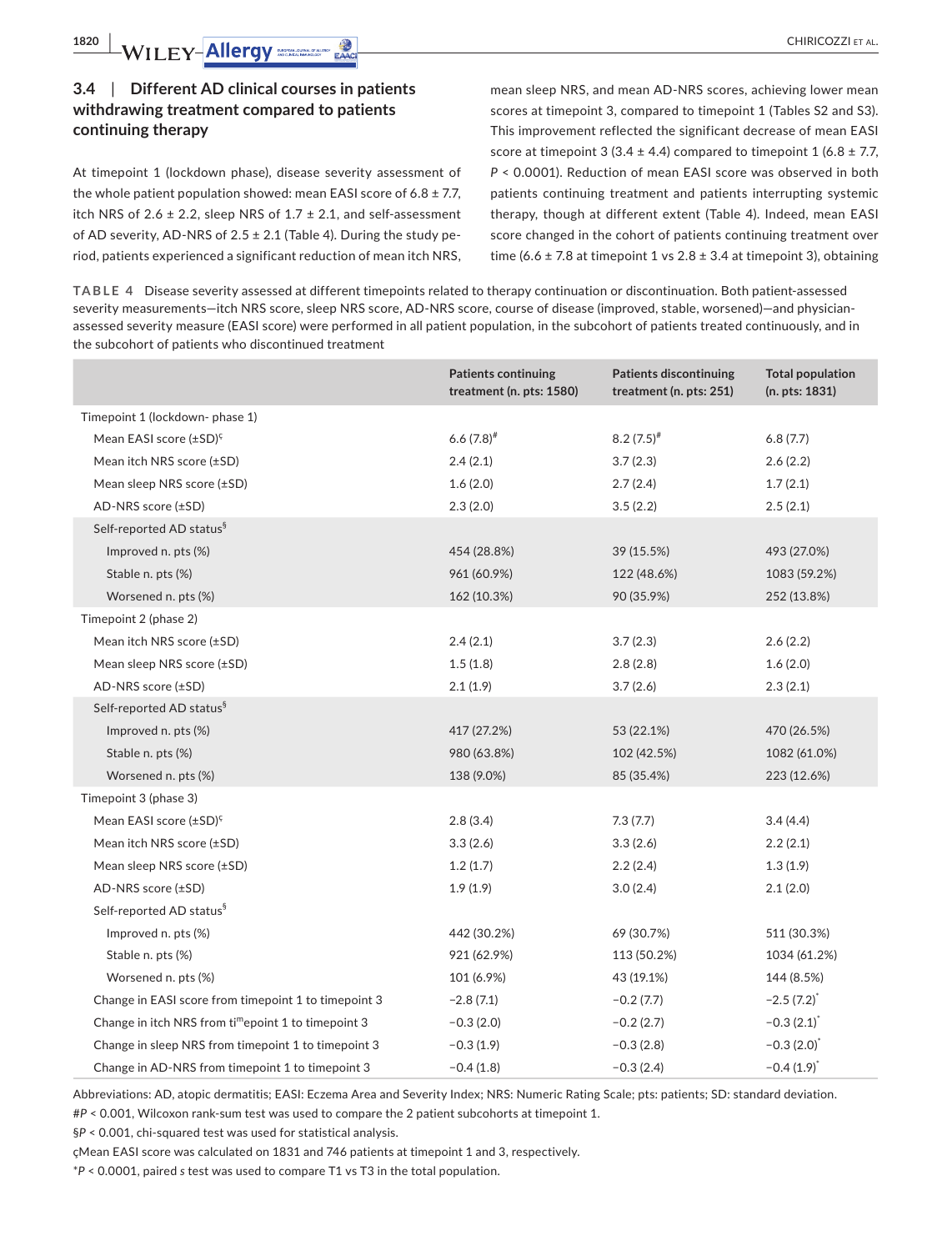a 10-fold higher reduction compared to the cohort of patients withdrawing treatment (8.2  $\pm$  7.5 at timepoint 1 vs 7.3  $\pm$  7.7 at timepoint 3).

Self-assessment of itch, sleep, and disease severity did not reveal any marked difference between the two patient subcohorts in terms of score reduction (Table 4).

At timepoint 1, AD improvement was experienced by a higher percentage of patients continuing therapy compared to patients discontinuing treatment (28.8% vs 15.5%, *P* < 0.001). Stable AD was reported by 60.9% of patients continuing therapy compared to 48.6% of patients interrupting therapy. On the contrary, an increased number of patients discontinuing therapy described worsening of disease compared to patients continuing therapy (35.9% vs 10.3%). Similarly, AD status perceived by patients continuing or interrupting therapy was significantly different at the following timepoints (*P* < 0.001; Table 4). Comparing patients treated with dupilumab monotherapy, dupilumab combined with other systemic therapies, and immunosuppressive systemic compounds, a reduction of disease severity (EASI score, and NRS scores) was detected at timepoint 3 vs timepoint 1, as well as a significantly different AD status across the three patient cohorts at each time point (*P* < 0.0001, Table S2). Patients treated with dupilumab monotherapy showed lower disease activity at timepoint 1, with a mean EASI score significantly lower compared to the other patients ( $P < 0.001$ ), and this improvement was sustained thereafter (Table S2).

# **4**  | **DISCUSSION**

This observational study included a large population of patients (1831 adult subjects) affected by moderate-to-severe AD and treated with systemic therapies or phototherapy, and managed during the COVID-19 pandemic in Italy. The participating centers (n = 35) were highly representative of the different incidence distribution of SARS-CoV-2 infection nationwide, having 15, 10, and 10 centers located in Northern, Central, and Southern Italy, respectively.<sup>8</sup> During the observation period, a total number of 240,578 SARS-CoV2-positive cases were registered, with a cumulative number of 190,248 recovered cases and 34,767 deaths.<sup>8</sup> In details, national incidence at timepoint 1, 2, and 3 was 0.71% (95% CI: 0.4–1.2), 0.27% (95% CI: 0.1 – 0.64), and 0.11% (95% CI: 0.0 – 0.4), in line with the infection rate observed in our AD population (timepoint 1: 0.71%; timepoint 2: 0.16%; timepoint 3: 0%). In our study population, less than 1% of patients (16/1831) resulted positive to SARS-CoV-2, with only three patients who required hospitalization, though swab testing was not massively performed throughout the study period. During this critical sanitary emergency, clinical activity in dermatology clinics was markedly limited, and teledermatology (web- and phone- counseling) was extremely useful for reducing patient access to hospital. This modality was well accepted by AD patients who continued to have access to dermatologist consultation, guaranteeing support and treatment continuation in the majority of cases. Indeed, a relatively low number of patients were lost to follow-up

(7.7%). As suggested by both national and international scientific societies, most patients were recommended to continue their current treatment during COVID-19 pandemic.<sup>2</sup> About 86% of patients continued treatment, including 8 patients who resulted positive to SARS-CoV-2 infection, albeit common recommendations suggested to withdraw therapy. Notably, 85% of patients included in this study were treated with dupilumab, mostly prescribed as monotherapy.

Considering disease severity assessment, patients undergoing dupilumab monotherapy showed lower disease activity suggesting a better control of AD compared to patients treated with systemic immunosuppressive compounds or dupilumab combined with other systemic therapies. Albeit dupilumab-treated patient cohort exhibited lower disease severity at baseline and throughout the study period compared to the other treatments, superiority of dupilumab during COVID pandemic cannot be suggested based on this data referring to a limited time frame and heterogeneous baseline patients' characteristics across different treatment groups. The therapeutic regimen combining dupilumab with other systemic agents occurred in a cohort of patients with significantly higher prevalence of atopic disorders who may require this combined approach as likely they represent a high-need patient population. Nevertheless, no worsening of atopic comorbid conditions was reported. Response to treatment in these patients resulted similar to patients treated with dupilumab monotherapy or systemic immunosuppressive compounds. This latter class of agents was supposed to have an unfavorable safety profile compared to biologics but no warning signal was detected in our study. Dupilumab does not impair the immune compartments implicated in host defense against viral infections and thus may be considered a safer therapeutic choice for AD. $9-12$  In dupilumab clinical trials, rates of general infections, upper respiratory tract infections, and nasopharyngitis resulted similar to placebo, and, in particular, viral infections, were not reported as meaningful adverse event.<sup>7,13</sup>In terms of effectiveness, dupilumab therapy obtained a satisfactory control of the disease and consistently with the other systemic compounds, treatment interruption did not cause a rapid and relevant worsening of the disease, as highlighted by the decrease of both patient-assessed severity scores and EASI score in patients discontinuing therapy. This finding is in line with a recent study reporting maintenance of EASI-75 response in 30.4% of high-responding patients treated with dupilumab, after rerandomization to placebo.<sup>14</sup> However, the reduction of disease severity in patients discontinuing therapy was not associated with a positive patient perception of AD status: a higher percentage of patients withdrawing therapy evaluated their AD status as worsened. Likely, therapy continuation, compared to an intermittent or discontinued therapeutic regimen, might positively impact on patient perception of both disease control and severity.

Dupilumab was interrupted in a small percentage of patients, conversely to cyclosporine and oral corticosteroids. In addition, phototherapy was interrupted in most cases (about 74%) due to the lack of accessibility to phototherapy services during phase I (lockdown). Dupilumab interruption was mainly based on patient decision, and the main cause of interruption was represented by non-medical reasons (lack of drug supply). Fear of having an increased risk of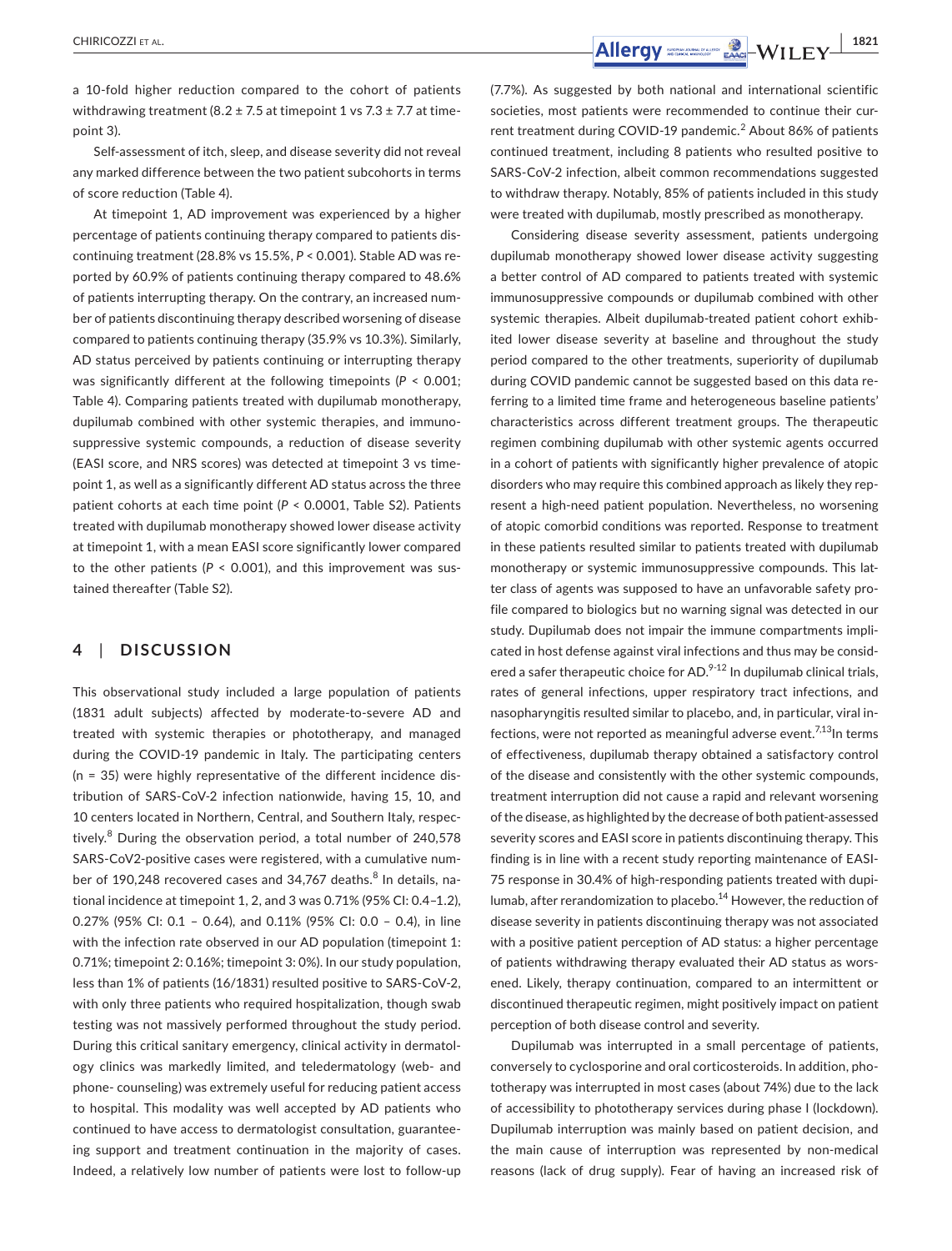**1822 WILEY-Allergy** *CHIRICOZZI ET AL.* 

COVID-19 disease determined treatment interruption in 25% of patients withdrawing therapy, similarly to recent findings observed in psoriasis patients.15 Another study confirmed that patients affected by either psoriasis (233 patients) or AD (68 patients) who felt unsafe about their immunomodulatory treatment were more concerned about having SARS-CoV-2 infection and more likely discontinued therapy during pandemic (overall treatment interruption: 7.3%).<sup>16</sup> In particular, AD patients with asthma were more concerned about being at risk of COVID-19 disease because of AD and its treatment.<sup>16</sup>

The strength of our study is the large AD population treated with systemic therapies who was observed longitudinally, during the national lockdown period (phase I) and the following phase of partial and gradual re-opening of healthcare services (phase II and III) that were planned in order to face COVID-19 outbreak. In particular, this study provided evidence that continuation of immunomodulant/immunosuppressive therapies during COVID-19 pandemic can be considered safe and effective in controlling AD. This finding strengthens the recommendations issued by national and international scientific societies at the beginning of the COVID-19 outbreak that are based on experts' opinion.<sup>2-5</sup> Notably, this study also suggested that drug interruption did not cause AD flares, as treatment response was maintained in the short term.

However, some limitations related to the data collection, management, and disease severity evaluation via web or phone counseling should be considered as most of the assessment tools used were patient-reported and only a minor percentage of patients could be evaluated by regular visits during phase 3. Detailed information about atopic comorbid conditions, SARS-CoV-2 serology testing were not collected. In addition, most patients were undergoing dupilumab therapy with a satisfactory control of the disease, particularly with dupilumab monotherapy (mean T1 EASI score significantly lower than other treatment groups), and this could represent a selection bias of the study population likely related to the relatively higher number of dupilumab-treated patients managed in a dedicated AD outpatient clinic.

Data collection related to AD patients treated with systemic compounds and/or phototherapy during COVID-19 pandemic is continuing by the DA-COVID-19 registry, willing to delineate the infectious risk related to the use of each immunomodulant/immunosuppressant agent in AD patient population and to better characterize COVID-19 outcomes in patients with AD, as internationally promoted by the SECURE-AD registry.<sup>17</sup>

# **ACKNOWLEDGMENTS**

A. Chiricozzi, M. Talamonti, M. Galluzzo, and K. Peris conceptualize this study, analyzed data, and wrote the manuscript. A. Chiricozzi, N. Gori, L. Di Nardo, F. Guarneri performed and verified statistical analyses. G. Girolomoni, L. Stingeni, P. Amerio, F. Guarneri, C. De Simone, A. Patrizi, A. Belloni Fortina, F. Rongioletti, G. Fabbrocini, A.V. Marzano, G. Micali, A. Offidani, M.T. Rossi, L. Bianchi, A. Cristaudo, M.T. Fierro, G. Pellacani, G. Argenziano, P. Pigatto, M. Romanelli, P. Savoia, P. Rubegni, C. Foti, N. Milanesi, M.R. Bongiorno, T. Grieco, S. Di Nuzzo, M.C. Fargnoli, A. Carugno, A. Motolese, R. Balestri, C. Potenza, C. Patruno, I. Zalaudek, M. Lombardo, and C. Feliciani contributed to both data collection and the interpretation of the results.

The collaborators included in the DA-COVID-19 group contributed in managing patients during the study period. All authors revised the manuscript and approved the submitted version.

#### **CONFLICTS OF INTEREST**

A. Chiricozzi served as advisory board member and consultant and has received fees and speaker's honoraria or has participated in clinical trials for AbbVie, Almirall, Biogen, Fresenius Kabi, Leo Pharma, Lilly, Janssen, Novartis, Sanofi Genzyme, and UCB Pharma. G. Fabbrocini acted as speaker and consultant for AbbVie and Leo Pharma. G. Girolomoni has been principal investigator in clinical trials sponsored by and/or and has received personal fees from AbbVie, Abiogen, Almirall, Amgen, Biogen, Boehringer-Ingelheim, Bristol-Meyers Squibb, Celgene, Celltrion, Eli-Lilly, Genzyme, Leo Pharma, Menlo therapeutics, Novartis, OM Pharma, Pfizer, Regeneron, Samsung, Sandoz, and UCB Pharma. A. Offidani has been a scientific consultant/speaker/clinical study investigator for AbbVie, Celgene, Janssen, LEO Pharma, Eli-Lilly, MSD, Novartis, Pfizer, Sanofi, Alfasigma, and Almirall. M.T. Rossi has received personal fee for advisory board meeting from Sanofi, Abbvie, Novartis, and Cantabria. L. Bianchi reports personal fees from speaker and as consultant for AbbVie, Novartis, Janssen-Cilag, Pfizer, UCB, and Leo Pharma, outside the submitted work. L. Stingeni has been principal investigator in clinical trials sponsored by and/or received personal fees from AbbVie, Almirall, Celgene, Eli-Lilly, Janssen, Novartis, and Sanofi-Genzyme. G. Pellacani has been principal investigator in clinical trials sponsored by and/or received personal fees from AbbVie, Almirall, Eli-Lilly, Leo Pharma, Novartis, and Sanofi. A. Patrizi has served as a speaker and received honoraria from Sanofi-Genzyme for lectures, research grants and as an advisory board member. C. Foti has been speaker for Sanofi and Abbvie. M.C. Fargnoli has served on advisory boards, received honoraria for lectures and research grants from Almirall, AbbVie, Galderma, Leo Pharma, Mylan, Medac Pharma, Celgene, Pierre Fabre, UCB, Eli-Lilly, Pfizer, Janssen, Novartis, Sanofi Genzyme, Roche, Sun Pharma, and MSD. F. Rongioletti has served on advisory board, received honoraria for lectures and research grants from Novartis, AbbVie, Janssen-Cilag, Eli-Lilly, Leo Pharma, and Sanofi-Genzyme. P. Amerio has received speaker honoraria from Sanofi, AbbVie, Janssen, Celgene, Novartis, and Sandoz. G. Micali has been a scientific consultant/clinical study investigator for Abbvie, Eli-Lilly, Janssen- Cilag, LEO Pharma, and Novartis. C. Patruno has been a consultant and held sponsored conferences for AbbVie, Novartis, Pfizer, and Sanofi. I. Zalaudek has been a consultant and/or speaker for Novartis, Celgene, and Amgen. K. Peris reports grants and personal fees for advisory board meeting from Almirall, AbbVie, Biogen, Lilly, Celgene, Galderma, Leo Pharma, Novartis, Pierre Fabre, Sanofi, Sandoz, Sun Pharma, and Janssen. The other authors reported no conflicts of interests.

#### **ORCID**

*Andrea Chiricozz[i](https://orcid.org/0000-0002-6739-0387)* <https://orcid.org/0000-0002-6739-0387> *Luca Stingeni* <https://orcid.org/0000-0001-7919-8141> *Andrea Carugno* <https://orcid.org/0000-0002-8231-2205>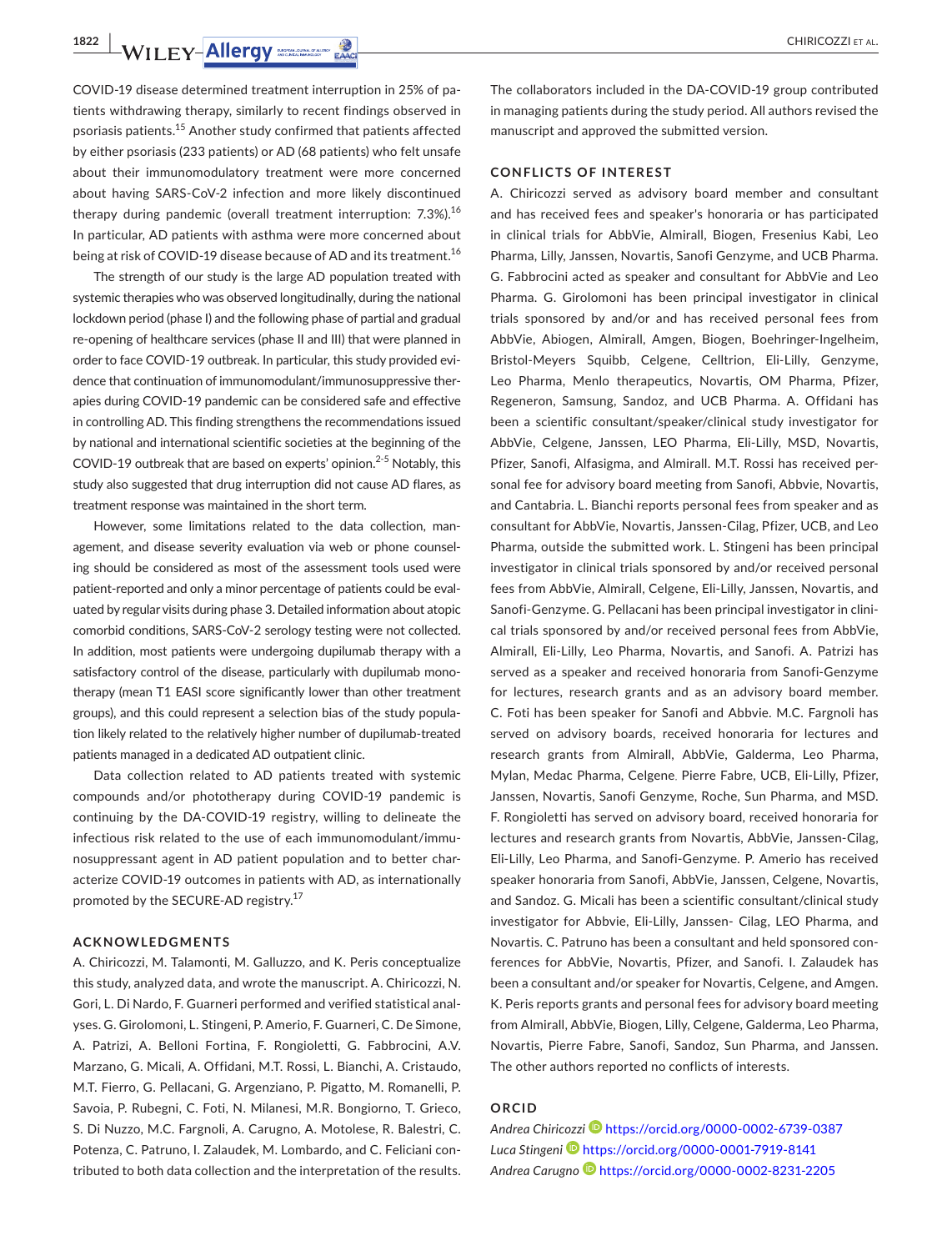#### **REFERENCES**

- 1. Data on SARS-CoV-2 pandemic worldwide provided by the World Health Organization. [https://www.who.int/docs/default-sourc](https://www.who.int/docs/default-source/coronaviruse/transcripts/who-audio-emergencies-coronavirus-press-conference-full-and-final-11mar2020.pdf?sfvrsn=cb432bb3_2) [e/coronaviruse/transcripts/who-audio-emergencies-coronaviru](https://www.who.int/docs/default-source/coronaviruse/transcripts/who-audio-emergencies-coronavirus-press-conference-full-and-final-11mar2020.pdf?sfvrsn=cb432bb3_2) [s-press-conference-full-and-final-11mar2020.pdf?sfvrsn=cb432](https://www.who.int/docs/default-source/coronaviruse/transcripts/who-audio-emergencies-coronavirus-press-conference-full-and-final-11mar2020.pdf?sfvrsn=cb432bb3_2) [bb3\\_2](https://www.who.int/docs/default-source/coronaviruse/transcripts/who-audio-emergencies-coronavirus-press-conference-full-and-final-11mar2020.pdf?sfvrsn=cb432bb3_2)
- 2. Wollenberg A, Flohr C, Simon D, et al. European Task Force on Atopic Dermatitis statement on severe acute respiratory syndrome coronavirus 2 (SARS-Cov-2) infection and atopic dermatitis. *J Eur Acad Dermatol Venereol* 2020;34:e241-e242.
- 3. Vultaggio A, Agache I, Akdis CA, et al. Considerations on biologicals for patients with allergic disease in times of the COVID-19 pandemic: an EAACI Statement [published online ahead of print, 2020 Jun 5]. *Allergy*. 2021;75:2764–2774.<https://doi.org/10.1111/all.14407>
- 4. National Recommendations by the Italian Society of Dermatology. <https://www.sidemast.org/blog/coronavirus>
- 5. Shah M, Sachdeva M, Alavi A, Shi VY, Hsiao JL. Optimizing care for atopic dermatitis patients during the COVID-19 pandemic. *J Am Acad Dermatol.* 2020;8:e165-e167.
- 6. Giuliani F, Gualdi G, Amerio P. Effect of immunosuppressive drugs in immune-mediated inflammatory disease during the coronavirus pandemic. *Dermatol Ther.* 2020;e14204.
- 7. Kearns DG, Uppal S, Chat VS, Wu JJ. Assessing the risk of dupilumab use for atopic dermatitis during the COVID-19 pandemic. *J Am Acad Dermatol.* 2020;83:e251-e252.
- 8. Data related to COVID-19 pandemic in Italy http://opendatadpc.maps.arcgis.com/apps/opsdashboard/index.html#/ b0c68bce2cce478eaac82fe38d4138b1.
- 9. Napolitano M, Patruno C, Ruggiero A, Nocerino M, Fabbrocini G. Safety of dupilumab in atopic patients during COVID-19 outbreak. *J Dermatolog Treat.* 2020;1–2.
- 10. Ferrucci S, Romagnuolo M, Angileri L, Berti E, Tavecchio S. Safety of dupilumab in severe atopic dermatitis and infection of Covid-19: two case reports. *J Eur Acad Dermatol Venereol.* 2020;34:e303-e304.
- 11. Caroppo F, Biolo G, Belloni FA. SARS-CoV-2 asymptomatic infection in a patient under treatment with dupilumab. *J Eur Acad Dermatol Venereol.* 2020;34:e368.

# **APPENDIX 1**

#### **DA-COVID-19 STUDY GROUP**

Giacomo Caldarola, Dermatologia, Dipartimento Scienze Mediche e Chirurgiche, Fondazione Policlinico Universitario A. Gemelli IRCCS, Rome, Italy; Dionisio Silvaggio, Dermatology Unit, Policlinico Tor Vergata, Department of Systems Medicine, Tor Vergata University of Rome, Italy; Annunziata Dattola, Dermatology Unit, Policlinico Tor Vergata, Department of Systems Medicine, Tor Vergata University of Rome, Italy; Maddalena Napolitano, Section of Dermatology - Department of Clinical Medicine and Surgery, University of Naples Federico II, Naples, Italy; Silvia Mariel Ferrucci, Dermatology Unit, Fondazione IRCCS Ca' Granda Ospedale Maggiore Policlinico, Milan, Italy; Giacomo Dal Bello, Section of Dermatology and Venereology, Department of Medicine, University of Verona, Verona, Italy; Tommaso Bianchelli, Dermatological Clinic, Department of Clinical and Molecular Sciences, Polytechnic University of the Marche Region, Ancona, Italy; Chiara Rovati, Department of Dermatology, ASST Spedali Civili of Brescia, University of Brescia, Brescia, Italy; Flavia Pigliacelli, Clinical Dermatology, San Gallicano Dermatological Institute, Rome, Italy; Michela Ortoncelli, Medical Sciences

- 12. Carugno A, Raponi F, Locatelli AG, et al. No evidence of increased risk for COVID-19 infection in patients treated with Dupilumab for atopic dermatitis in a high-epidemic area - Bergamo, Lombardy, Italy. *J Eur Acad Dermatol Venereol* 2020; <https://doi.org/10.1111/jdv.16552>
- 13. Eichenfield LF, Bieber T, Beck LA, et al. Infections in dupilumab clinical trials in atopic dermatitis: a comprehensive pooled analysis. *Am J Clin Dermatol.* 2019;20:443-456.
- 14. Worm M, Simpson EL, Thaçi D, et al. Efficacy and safety of multiple dupilumab dose regimens after initial successful treatment in patients with atopic dermatitis: a randomized clinical trial. *JAMA Dermatol.* 2020;156:131-143.
- 15. Pirro F, Caldarola G, Chiricozzi A, et al. The impact of COVID-19 pandemic in a cohort of Italian psoriatic patients treated with biological therapies. *J Dermatolog Treat.* 2020;1-5.
- 16. Dyrberg Loft N, Halling AS, Iversen L, et al. Concerns related to the COVID-19 pandemic in adult patients with atopic dermatitis and psoriasis treated with systemic immunomodulatory therapy: a Danish questionnaire survey. *J Eur Acad Dermatol Venereol.* 2020; <https://doi.org/10.1111/jdv.16863>
- 17. Mahil SK, Yiu ZZN, Mason KJ, et al. Global reporting of cases of COVID-19 in psoriasis and atopic dermatitis: an opportunity to inform care during a pandemic. *Br J Dermatol.* 2020;183:404-406.

## **SUPPORTING INFORMATION**

Additional supporting information may be found online in the Supporting Information section.

**How to cite this article:** Chiricozzi A, Talamonti M, De Simone C, et al. Management of patients with atopic dermatitis undergoing systemic therapy during COVID-19 pandemic in Italy: Data from the DA-COVID-19 registry. *Allergy*. 2021;76:1813–1824. <https://doi.org/10.1111/all.14767>

Department, Dermatologic Clinic, University of Turin, Turin, Italy; Katharina Hansel, Dermatology Section, Department of Medicine, University of Perugia, Perugia, Italy; Giulia Calabrese, Dermatology Unit, University of Campania Luigi Vanvitelli, Naples, Italy; Camilla Loi, Dermatology UOC, Department of Experimental, Diagnostic and Specialty Medicine, University of Bologna, Italy; Michela Iannone, Department of Dermatology, University of Pisa, Pisa, Italy; Federica Veronese, Department of Health Sciences, Amedeo Avogadro University of Eastern Piedmont, Novara, Italy; Paolo Romita, Department of Biomedical Science and Human Oncology, Unit of Dermatology, University of Bari, Bari, Italy; Greta Tronconi, Dermatology Clinic, Department of Health Sciences, University of Florence, Florence, Italy; Francesca Caroppo, Dermatology Unit - Department of Medicine DIMED, University of Padova, Padova, Italy; Giovanna Tilotta, Section of Dermatology, Department of Health Promotion, Mother and Child Care, Internal Medicine and Medical Specialties, University of Palermo, Palermo, Italy; Alvise Sernicola, Unit of Dermatology, Department of Clinical Internal, Anesthesiological and Cardiovascular Sciences, Sapienza University of Rome, Rome, Italy; Maria Esposito, Dermatology, Department of Biotechnological and Applied Clinical Sciences, University of L'Aquila,